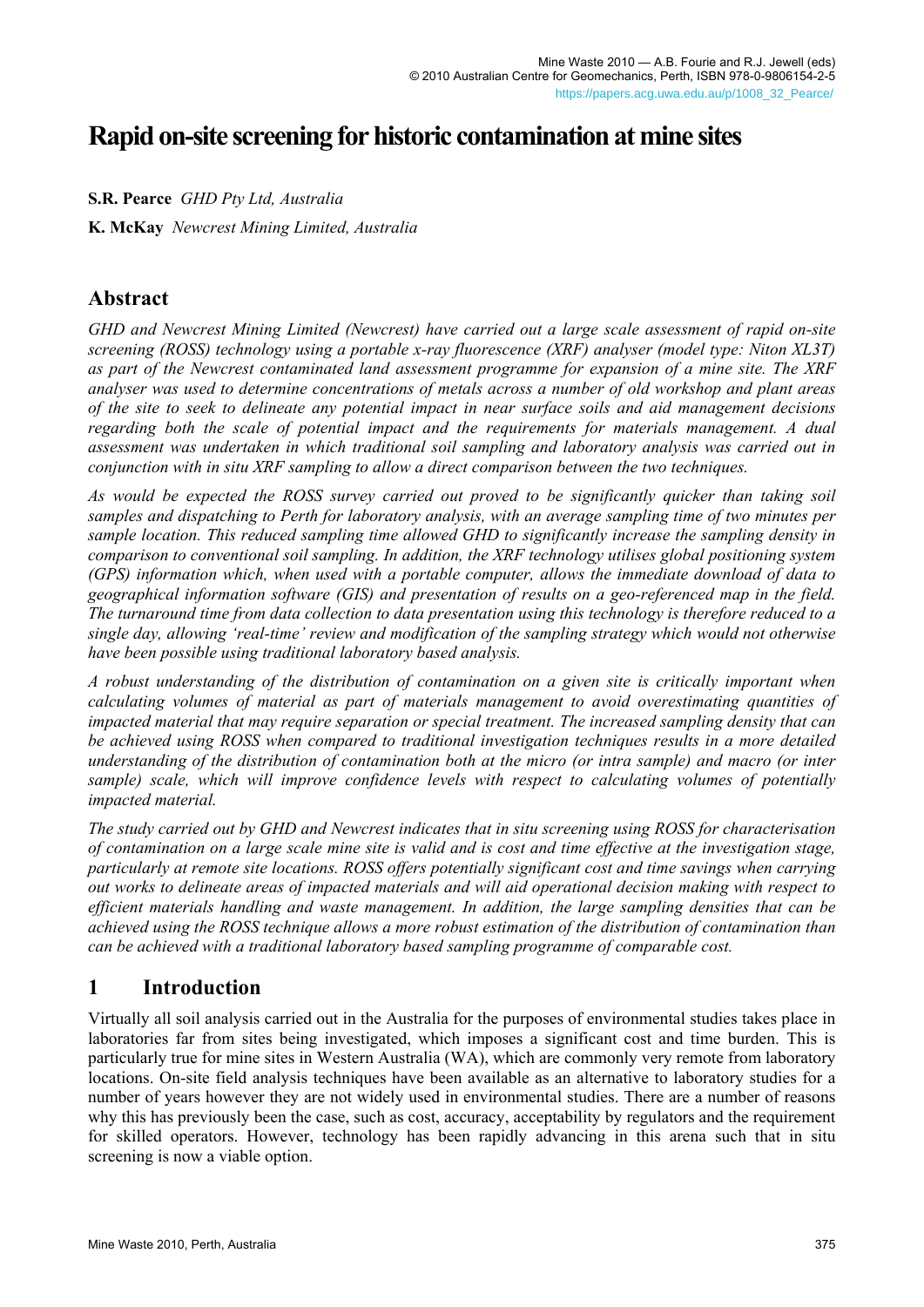As part of the contaminated land assessment programme for open pit expansion Newcrest Mining Ltd (Newcrest) contracted GHD to assess a number of areas to determine the distribution of metals (including copper) present in near surface soils. The initial phase of the contaminated sites investigation was achieved via shallow boreholes using an RC drilling rig and the collection of laboratory samples for analysis in Perth. However, due to the remote location of the site this investigation was logistically complex and proved to be a costly exercise. The initial phase of work identified a requirement for further sampling to delineate the presence of certain metals, particularly copper. For the additional delineation work, GHD proposed to use on-site field based analysis using an XRF analyser to overcome logistical and cost constraints of investigation.

# **2 On-site analysis in context**

On-site analysis techniques have been used successfully for many years to give 'real-time' information about the presence of contaminants during site investigations. Gas and vapour detection is one area in which analysis is dominated by on-site methods such as the photo ionisation detector (PID) and flame ionisation detector (FID) equipment which are routinely used for delineation and remediation activities. Because of the wide acceptance of using these portable vapour detection devices the technology has advanced at a fast pace. Gas and vapour detection devices as a consequence are now highly sophisticated, accurate, relatively cheap, and are accepted by regulatory bodies as an acceptable analytical method.

The analysis of soil/rock samples for contaminants commands a much more lucrative market than for gas detection and so it would make economic sense that on-site analytical techniques in this field would be in a further state of advancement than that of gas detection. However, the reverse is true, virtually all soil analysis carried out in Australia takes place in laboratories off site. On-site techniques are used very rarely, and when they are, they have been used only as part of remediation projects for validation purposes. The reasons for the slow uptake of on-site analysis appear to be centred on two main aspects as summarised below.

### **2.1 Use of emerging technology**

Like any emerging technology, early field-based techniques were generally not user friendly, required skilled operators and were not very accurate. For example, up until recently, heavy and base metal detection required analysers that contained highly radioactive sources; had unacceptably high detection limits, and required a very skilled operator. Field analysis for hydrocarbons in contrast has been possible for a number of years though the use of volatile organic carbon (VOC) detectors and field testing kits. However, despite being used successfully by companies such as Shell, widespread adoption has still not occurred.

In the last five years, significant advances have occurred in the development of portable x-ray fluorescence (XRF) analysers that use an x-ray tube which, only produce radiation when activated. The simultaneous analysis of 20+ metals has been made possible with this technology, and detection limits have dropped considerably. The main reason for this breakthrough has been down to economics in the uptake of the technology by other business sectors, and the miniaturisation of computing technology. These new XRF analysers are now being widely used in the mining industry for exploration, in the materials testing industry for analysing alloys, and as part of quality control in the metals industry. Capital gains from the adoption of these devices by other sectors have focussed significant resources into R&D of miniaturised XRF, and this is expected to continue.

### **2.2 Acceptability**

Acceptability by the regulatory bodies responsible for administering and enforcing environmental acts (e.g. Department of Environment and Conservation (DEC), Environmental Protection Agency (EPA), Department of Mines and Petroleum (DMP) in Western Australia) is the single biggest hurdle to be overcome in Australia and other countries with a strict regulatory system, and an adopted set of rigid guidance documents. It is interesting to note that gas and vapour detection devices overcame this hurdle long ago, although the inherent difficulties in collecting gas and vapour samples may suggest why this is the case (gas and vapour samples are difficult to extract, store and transport, which stimulated early development of the technology). Soil samples are in comparison easy to extract, store and transport and so a culture of off-site laboratory analysis is prevalent in the environmental business sector. This culture has been underpinned by a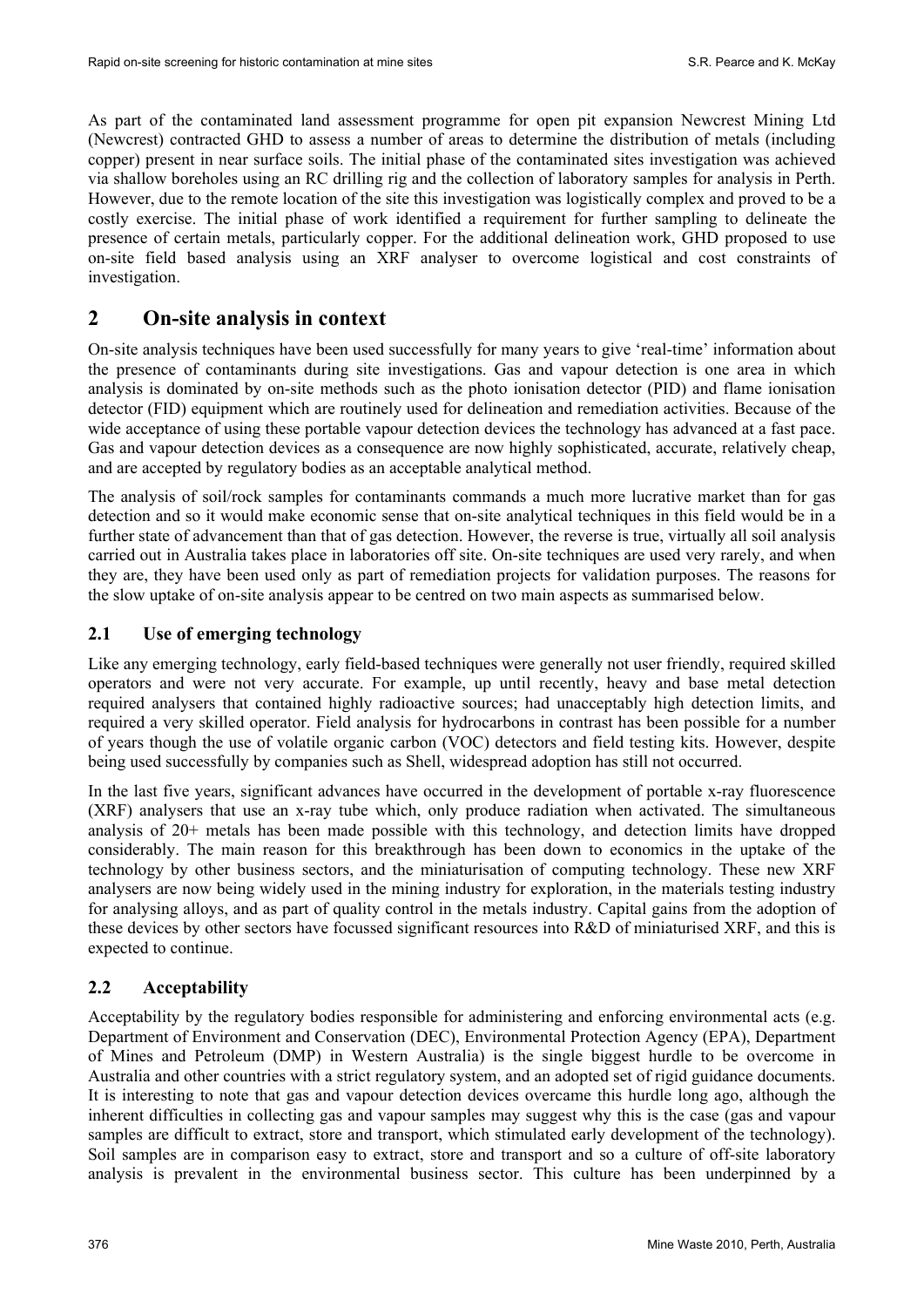widespread (and potentially misguided) mindset that any analysis not carried out in the laboratory is of an unacceptable quality. However, the new breed of XRF devices have technical specifications that operate very close to the performance achieved by laboratories using inter-coupled plasma spectrometry (ICP) methods of analysis. The situation in the United States of America is comparatively less polarised than in other developed countries as the United States Environmental Protection Agency (USEPA) has validated many onsite techniques including XRF devices and a published standard has been developed for the use of these devices (Method 6200 – USEPA, 2007).

# **3 Characterisation of contamination in context**

The characterisation of contamination at a given site is a process that is affected by many variables, all of which add a degree of error to the final assessment. The characterisation of contamination is generally expressed in terms of concentration, distribution and volume. These factors are the key drivers in assessment of environmental risk, and ultimately the requirement for capital expenditure on intervention such as remediation. Although a key part of the site assessment process, characterisation of contamination is one of the least understood and poorly defined aspects of site assessments carried out by environmental practitioners.

The distribution of contamination at a site is the most important factor to be defined when assessing potential environmental risks and the scope for any intervention that may be required (e.g. remediation). Distributions can generally be described as localised (point source), or diffuse (present across large areas of the site), and can vary in three dimensions, i.e. laterally and vertically. If nothing is known about the nature of the distribution of contamination prior to sampling, then (statistically) intense sampling is required to determine the true nature of the contamination distribution. If insufficient sampling is carried out then it will be difficult to determine if an individual high sample result represents a localised point source, or simply represents 'higher end' concentrations from a diffuse source. Poor characterisation of materials can result in unnecessary capital expenditure, waste of resources, and in the worst case, environmental degradation. Factors affecting the characterisation of contamination are outlined as summarised below.

### **3.1 Sampling frequency**

Generally, the more samples that are analysed from a given site (or location), the greater the confidence in the overall assessment. The direct relationship between increasing levels of confidence with sample numbers is related to the inherent variability (heterogeneity) of the composition of soil materials at both the micro and macro scale.

A given site (or location) will have a given population distribution with respect to, e.g. copper concentrations in soil. The 'true' sample population distribution for copper concentration within material present on the site can never be known as this would theoretically require testing of every gram of material present. Given the economic limitations of sampling to this level, the common solution to the problem is to approximate the sample population utilising the basic descriptive statistics of a maximum, minimum, median, mode and true mean value. However, as we can never know the 'true' sample population, then the number of samples used to estimate these descriptive statistics is the controlling factor in how close these statistical estimations are to defining the true population. On this basis as the number of samples taken from the site increases, the closer the assessor will come to defining the 'true' population descriptive statistics, for example the mean concentration that is measured is more likely to approach the actual mean (assuming no systematic error).

Guidance on the number of samples to be taken on a site for the purposes of contaminated sites assessment in Western Australia is provided by the DEC in published guidance documentation (Contaminated Site Management Series publications), however, the assumptions on which the sampling requirements are based are very broad. The key assumption is that the population distribution of contamination on a site is described by normal distribution, and that hotspots of contamination present are of uniform size, shape and vertical profile. This is not commonly true for many sites and the actual sampling density required to characterise the distribution of contamination at the site (with respect to calculating a reliable estimate of true mean, range and standard deviation) will often be far in excess of the values indicated by the guidance. One of the main reasons for this flawed basis of determining sampling density being adopted by regulators in Australia is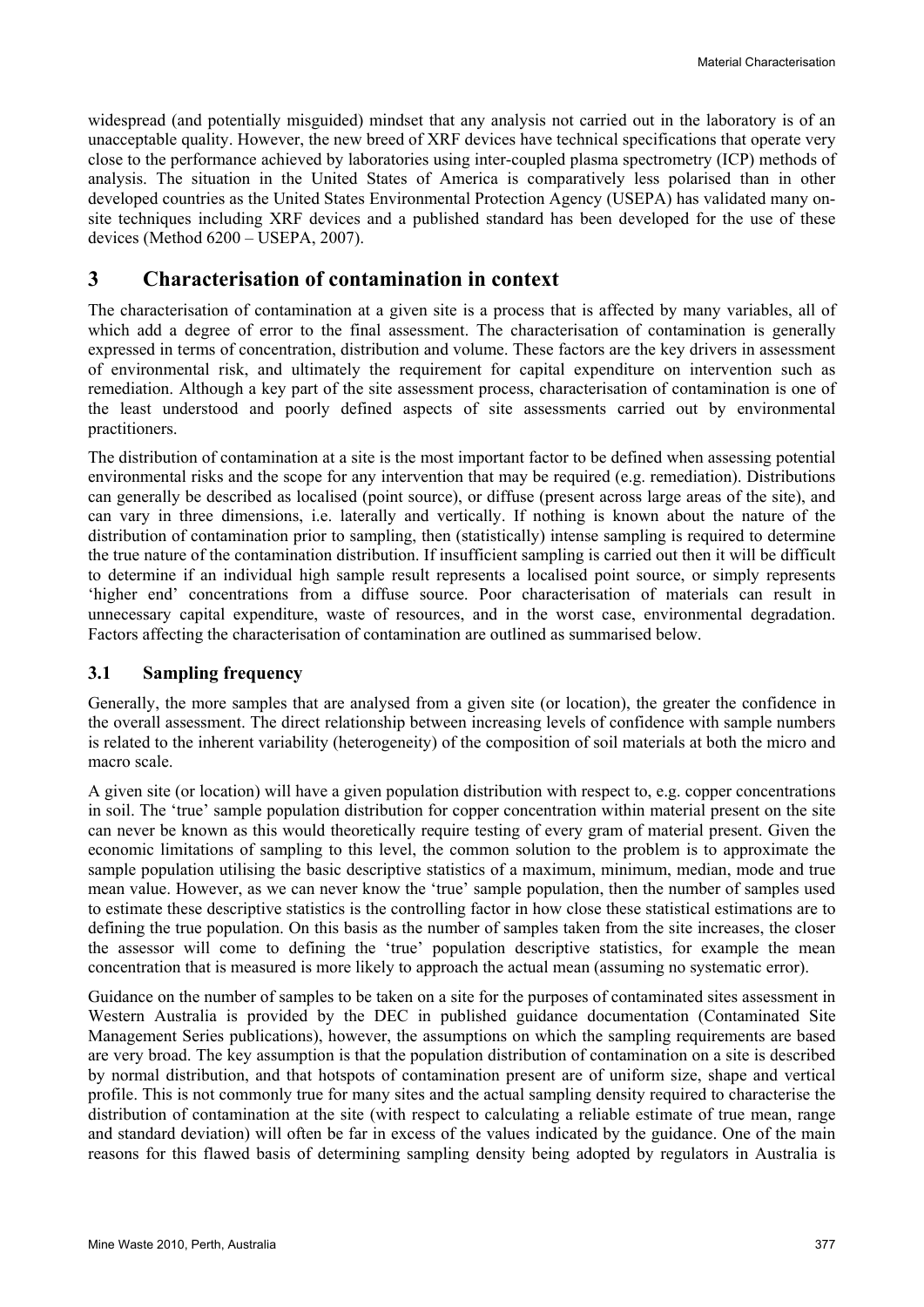economics. The regulators recognise that sampling using traditional soil sample collection and laboratory analysis can cost large amounts of money and so have factored this in when setting regulatory requirements.

Increasing sampling density is the single most effective method to yield a more accurate, statistically robust picture of contaminant distribution. However, the corresponding increase in cost involved is almost always commercially prohibitive when considering the standard procedure of sending staff to a remote site, physically taking samples by hand and dispatching them to a laboratory often hundreds to thousands of kilometres away. Rapid on-site screening techniques are much less vulnerable to such constraints making them a viable solution to the current economic barrier to increased sampling frequency.

## **3.2 Heterogeneity**

Heterogeneity is simply a measure of the degree of variability of a parameter. This can vary on a number of scales from micro to macro levels. In the context of contamination assessments, important parameters are the degree of inter sample (macro scale) and intra sample (micro scale) heterogeneity.

With respect to intra sample heterogeneity, samples collected from a site for laboratory analysis commonly comprise a bulk 500–1,000 g of material per sample. The heterogeneity of the sample with respect to physical and chemical properties may be significant, for example grain size may vary between silt to gravel, and various mineral phases may be present and unequally distributed (for example localised pyrite crystals, or surface crusts of oxy-hydroxides). The degree of variation in the concentration of contaminants within the sample will therefore depend primarily upon the nature of the material. Typically, for ICP analysis a laboratory will extract a small  $1-10$  g sub sample of the 1,000 g parent sample on which to complete analysis and the selection of the sub sample may take place after sieving or crushing of the parent sample. Therefore, if intra sample heterogeneity is significant then clearly it will be unlikely that a single 1–10 g sub sample will be representative (chemically or mineralogically) of the sample as a whole.

With respect to inter sample heterogeneity, samples are collected from a number of locations within a sampling area on a random or targeted basis. Contamination may be concentrated within a particular material (for example an secondary mineral such as an oxy-hydroxide surface crust), at a particular location, or at a particular depth. If random sampling is being employed then it is clear that inter sample heterogeneity will have a potentially significant impact on the ability of the sampling programme to characterise the distribution of contamination on-site. In addition if intra sample heterogeneity is also high, then the density of sampling will need to be correspondingly high to ensure intra as well as inter sample variability is accounted for. It is important to realise in this context that the degree of inter as well as intra sample heterogeneity is not commonly known when the sampling program is being developed, consequently there is a significant risk that too few samples will end up being taken to account for inter sample heterogeneity.

# **3.3 Accuracy of sampling and analytical method**

No analytical technique is 100% accurate and so random and systematic errors will affect the final result. In addition, if untrained site personal carry out sampling then error may be introduced in the sampling process such as cross contamination between samples using unclean equipment, and poor sample selection, which may result in highly contaminated materials being left unsampled. Quality control procedures can used to reduce these errors, however, in reality they cannot be excluded.

Generally, the error introduced by modern analytical instrumentation as analytical bias is likely to be relatively low. It is expressed as the bias of the method, and is the difference between the mean of a number of measurements by a given method and the 'true' value of the concentration. The bias of a given analytical method is usually estimated using a certified reference material (CRM) which has a known concentration of the substance being measured.

A study carried out in Europe (CLAIRE, 2004) indicates that for a particular case study sampling was by far the greatest cause of uncertainty rather than analysis. Precision was estimated at 83% of the concentration value for the sampling method, but was much lower at 7.5% for analytical method. The overall random component of uncertainty was estimated as being 83.6%, that is to say, the value of any concentration for an individual location was reproduced to within  $\pm 83.6\%$  of the quoted value (at 95% confidence). Given that sampling precision was 83%, then clearly the majority of the overall variability was related to sampling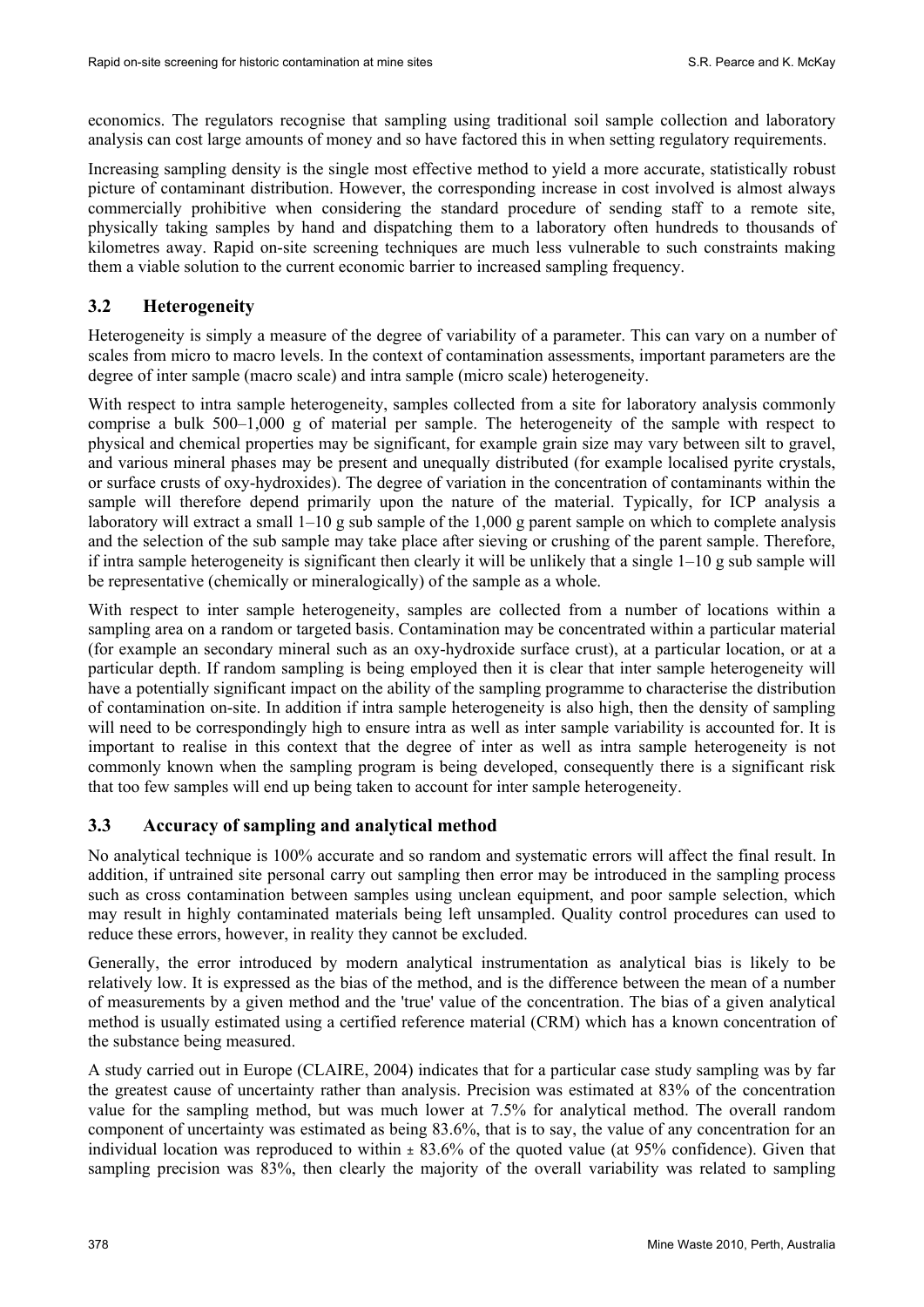rather than analytical factors. Therefore, to reduce uncertainty the most effective solution must be to increase sample numbers and for mine sites (particularly remote sites) to do this cost effectively.

# **4 Field application of ROSS**

In 2009, GHD completed a phase of traditional site investigation works in areas of old workshops and plant at a Newcrest mine site as part of mine expansion pre-works. One of these areas is approximately 4.5 ha in size and was developed historically as an ore processing plant. The main historical operational areas included: Ore processing, run of mine loader, copper concentrating plant, mixing tanks, chemical storage (including copper concentrate storage); and a power substation. It was suspected that as a result of past use, copper compounds may be present within near surface soils at potentially elevated levels.

The investigation carried out by GHD indicated that copper was found at elevated levels within surface soils in some localities, however due to the limited sampling carried out (with respect to the size of the site) the full distribution of the copper in surface soils at the site was uncertain. GHD consequently recommended further assessment be carried out on-site in the form of a delineation survey utilising ROSS to better define the distribution of copper in this area of the site.

The decision to use an XRF analyser as part of the ROSS survey to complete the assessment rather than traditional sampling and laboratory based techniques was made for the following reasons:

- The speed of analysis using ROSS is a significant factor in deciding to adopt this method. The average sampling time per location using the XRF on-site was estimated as being approximately three minutes (sampling can theoretically be completed even more rapidly than this however the precision of the technique can become compromised by electing to run a short sample analysis run time).
- The size of the site meant that delineation works based on a 50 m nominal sampling grid would require around 80 samples to be collected. Taking physical samples at the site for laboratory analysis in Perth was anticipated to be time consuming as the ground conditions were hard lateritic soil making recovery of representative physical samples difficult. In addition the costs of freight and analysis associated with laboratory analysis would be significant.
- Given the site's historical use it was determined that inter sample heterogeneity was likely to be high requiring a greater the number of samples to be taken to improve the characterisation of material. Use of ROSS allowed an increased sampling density strategy to be developed.
- Intra sample variability was also thought to be potentially high. Use of XRF analyser was therefore considered to be advantageous as intra sample variability could be estimated in real time in the field. Traditional laboratory based assessments do not offer this real time data and so the field assessor is essentially blind to potential intra sample variability issues.
- The XRF analyser could be linked to a GPS unit using a Bluetooth link. This meant that all sample results could automatically be allocated location coordinates. This reduces the possibility of human error compared to traditional techniques of using a separate hand held GPS unit and manually recording coordinates or waypoints.
- Data from the XRF analyser including GPS coordinates can be downloaded in real time onto a site laptop or palmtop running GIS software to provide real time visualisation of data. This cuts the data processing time to produce contaminant distribution maps from a matter of weeks to hours.
- As excavation or ground penetration permits are required at mine sites under the Mines Safety and Inspection Act (1995) to excavate into the ground (even for shallow sampling) this can add an additional logistical problem to sampling as sample locations are required to be marked out and then approved by site engineers. The advantage of the XRF in this case is that sampling can be carried out directly onto the ground surface and so permits are not required to recover physical samples.
- The sampling programme was to be carried out during the summer, in which daytime temperatures at the site were around 45°C making physical activity a health and safety concern. By using on-site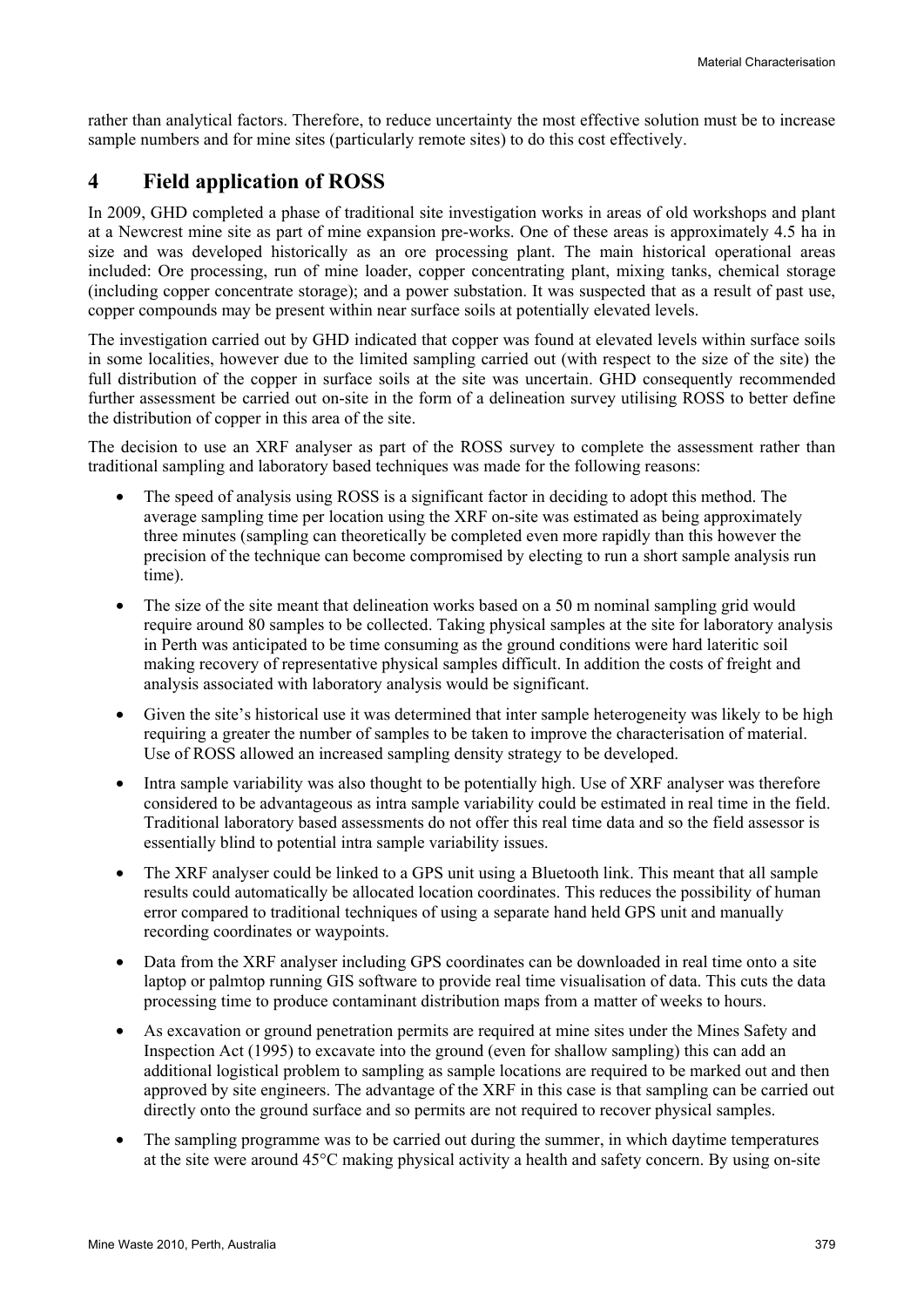analysis techniques the sampling would be quicker and less physically demanding, and so would reduce potential health and safety risks.

• Although copper was the target species, the presence of other metals could not be ruled out. Because the XRF technology has been validated using USEPA (2007) Method 6200 for 26 metal species then a broad range of metals could be determined. Laboratory analysis for all 26 species in comparison would be a costly exercise. Additional species of interest that were also analysed included nickel, arsenic and zinc.

# **5 XRF field testing methodology**

The United States Environmental Protection Agency (USEPA) has developed a standard method (6200) for the use of XRF analysers in the field. USEPA (2007) Method 6200 is now incorporated into SW-846, the Office of Solid Waste's official compendium of analytical and sampling methods, as part of the library of standard methods. This method covers in situ and ex situ analysis of 26 analytes of general interest using field-portable x-ray fluorescence.

## **5.1 Field method**

Thermo-Fisher Scientific has used the basis of the 6200 methodology to prepare a field methodology for the use of the Niton brand of XRF analysers (used by GHD in this study). This is outlined as follows:

### *5.1.1 Summary of method 6200 testing protocol*

The summary below lists the steps for in situ sample testing following USEPA (2007) Method 6200 specific for Thermo Scientific NITON XLt and XL3t analysers.

- Step 1: Identify data quality objectives.
- Step 2: Ensure soil is not saturated (no standing water).
- Step 3: Remove any large, non representative debris.
- Step 4: Create smooth, flat surface.
- Step 5: Select target analytes and appropriate excitation sources.
- Step 6: Select instrument parameters based on data quality objectives (DOOs).
- Step 7: Perform energy calibration.
- Step 8: Analyse instrument blank.
- Step 9: Perform calibration verification.
- Step 10: Analyse samples.
- Step 11: Analyse method blanks, calibration verification samples, and energy calibration checks.
- Step 12: Perform precision measurement.
- Step 13: Report concentrations consistent with precision.
- Step 14: Submit at least 5% samples for confirmatory analysis.

GHD adhered to this methodology when completing the ROSS survey to ensure that the quality of the data gathered was as robust as practically possible. Some additional sampling considerations that were taken in account were:

The depth of x-ray penetration is approximately 0.17 mm at its greatest. This is important when considering the influence that surface dust can have on cross contamination. In addition the roughness of the surface of the sample can have an impact on results as the air voids can have a negative impact on the precision. As a result GHD ensured that the analyser window was cleaned between each sample, and that sampling was completed on sand or finer size particles.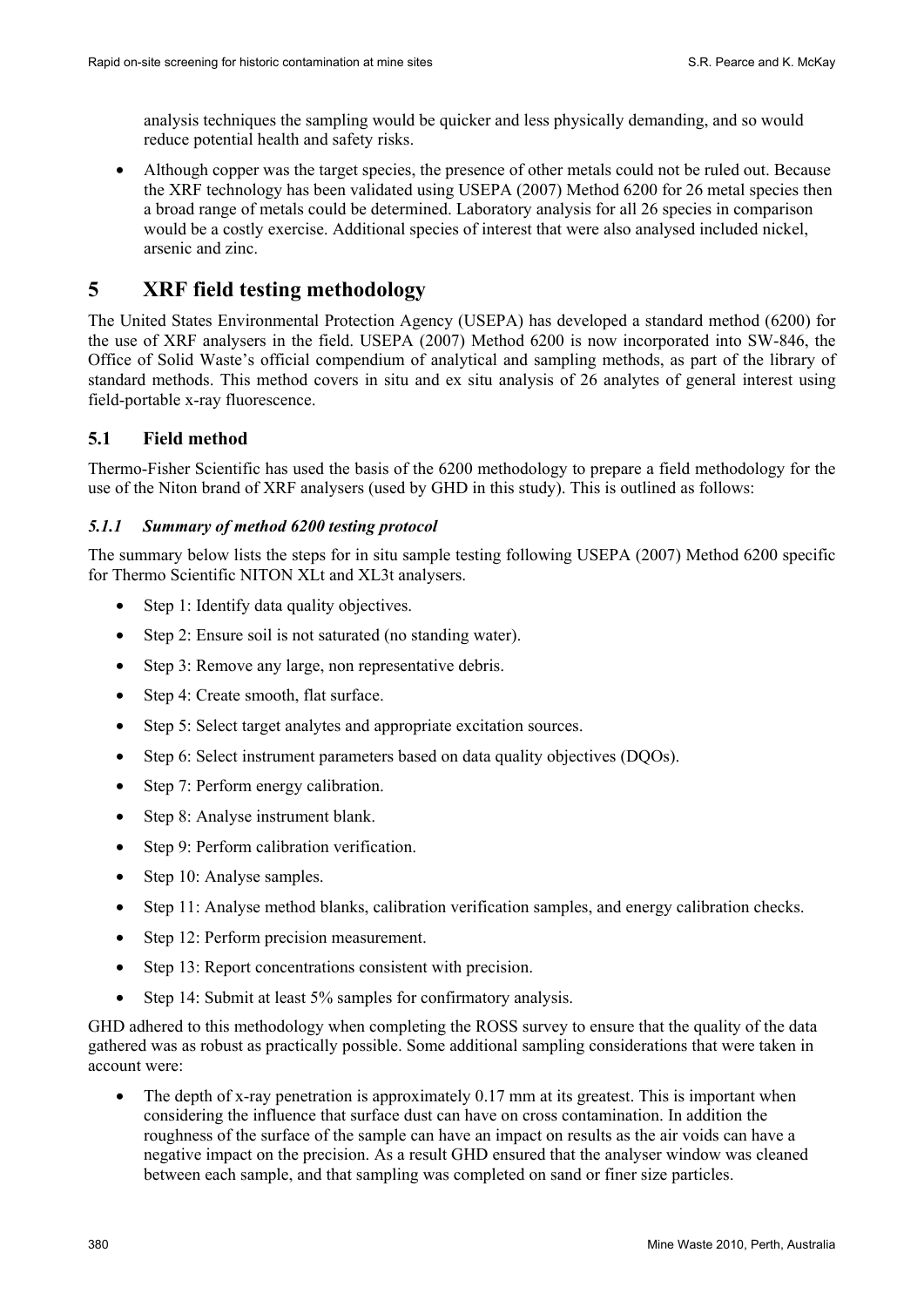• The moisture content of a sample when in excess of 20% can have a negative impact on sample precision. Sampling was therefore scheduled on dry materials only.

# **6 ROSS field results**

GHD used a Niton XL3T XRF analyser linked to a Bluetooth GPS unit to carry out the site assessment in accordance with the field methodology outlined in Section 5. Seventy-eight sample locations were selected and analysed based on nominal 50 m grid spacing. Sampling was carried out over a period of two days, in addition to other works on the site. Quality control procedures included the use of a reference sample to ensure that the device was performing to an acceptable level of precision and that cross contamination as a result of dust impact was not occurring. The reference sample was analysed 11 times over the duration of the sampling programme.

The data gathered from the ROSS survey was analysed using spatial analysis software (Surfer by Golden Software), and copper concentration contours were plotted onto the base map of the site. The contouring indicated that elevated levels of copper are directly related to areas of the site where copper fines were handled or processed. The contouring also indicated that copper bearing materials appear to have been spread away from the original source zone; although there is a clear inverse correlation between concentration and with distance from the main sources. The contour plots prepared are therefore useful as part of interpretation of the distribution of copper present on-site as there are clearly several point source localities, along with a general diffuse level of copper contamination across the site. In addition the boundaries of the areas of material with potentially significant copper impact appear be relatively well constrained with sampling density carried out. This level of interpretation would not have been possible with a lower sampling density that would otherwise have been obtained in a conventional laboratory based assessment. There is always the danger using lower sampling densities that large areas of a site may be categorised incorrectly with respect to contamination impact.

## **6.1 Quality control**

Calibration testing against a certified standard reference material supplied with the XRF analyser was carried out on-site as part of quality control testing to determine the relative level of precision. The reference material had a certified copper concentration of 237 mg/kg.

| <b>Sample</b><br><b>Index</b> | <b>Copper Concentration</b><br>(mg/kg) | Error<br>(mg/kg) | <b>Relative Percent</b><br>Difference (RPD) |
|-------------------------------|----------------------------------------|------------------|---------------------------------------------|
| 109                           | 208.66                                 | 23.55            | 12.72                                       |
| 139                           | 199.44                                 | 23.15            | 17.21                                       |
| 174                           | 202.67                                 | 23.5             | 15.62                                       |
| 211                           | 201.16                                 | 23.22            | 16.36                                       |
| 212                           | 202.24                                 | 23.22            | 15.83                                       |
| 213                           | 187.21                                 | 22.62            | 23.47                                       |
| 214                           | 220.51                                 | 23.76            | 7.21                                        |
| 215                           | 217.19                                 | 23.6             | 8.72                                        |
| 286                           | 239.99                                 | 24.55            | 1.25                                        |
| 287                           | 213.21                                 | 23.43            | 10.57                                       |
| 288                           | 211.4                                  | 23.78            | 11.42                                       |
| Mean                          | 209.43                                 | 23.49            | 12.76                                       |

### Table 1 Ouality control testing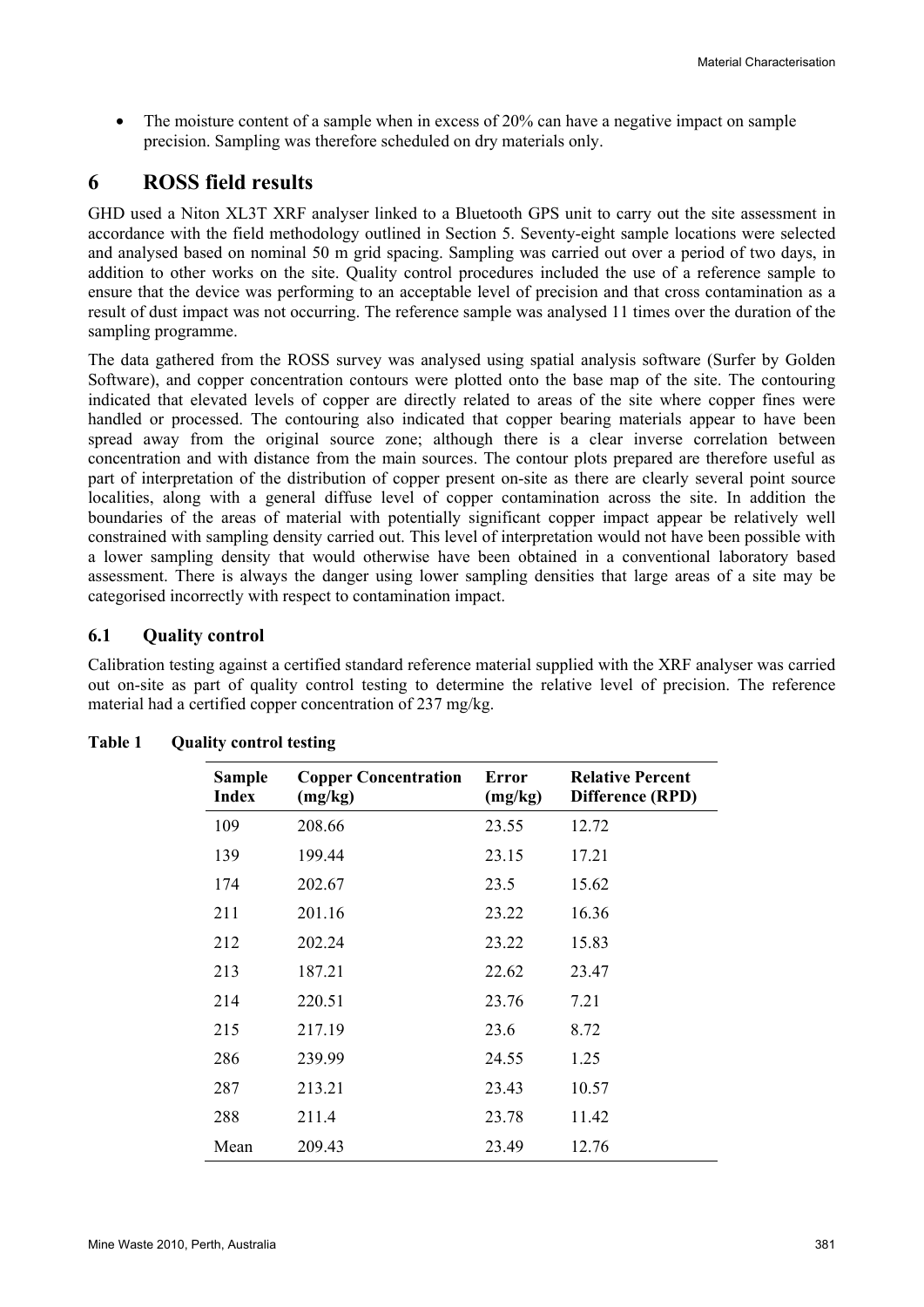The quality control testing indicated that the device was performing with an adequate degree of analytical bias as the mean value for relative percent difference (RPD) for 11 analysis runs of the standard was 12.76%.

Method blanks were also analysed as part of quality control testing, 24 analysis runs were completed with the device reporting a non detect in all circumstances. The average level of detection was reported as being 15.8 mg/kg.

#### *6.1.1 Inter sample variability*

The results for copper concentration from the XRF analysis completed are given in Figure 1. It is clear that the distribution of copper concentrations within the sample population is closer to a uniform type than a normal type. This indicates that statistical analysis of the results to determine 95% confidence interval, or to estimate the true mean value on this data set is not appropriate.

The distribution shown in the data set indicates that the inter sample variability is inherently high at the site, and that the true maximum range of the population probably has not been established (i.e. the true maximum value has not been established). This being said the range established was deemed to be adequate given that a spatial correlation was established with respect to sample concentrations. Therefore although the true maximum value was not established, the location of the true maximum can be estimated with a sufficient level of confidence.

This observation of the wide range in the data set highlights the importance of sampling frequency as if fewer samples were taken at the site (as would have been the case using traditional sampling and analysis techniques) then the estimate of the range would have been significantly less accurate. To provide an accurate estimate of the true mean value at the site and to estimate the true scale of inter sample variability, a significant number of additional samples would be required to be taken at the site. Given the limitations of the traditional sample collection and laboratory analysis technique, further XRF sampling would be the most effective way to carry this out.



# **Copper analysis results**

### **Figure 1 Distribution of copper results**

#### *6.1.2 Intra sample variability*

To assess the degree of potential intra sample variability inherent within material from the site, repeat analysis was completed on a selected sample from the site. The procedure for this was as follows:

• The sample of material was analysed using the XRF five times (analysis being completed on different parts of the sample on each occasion).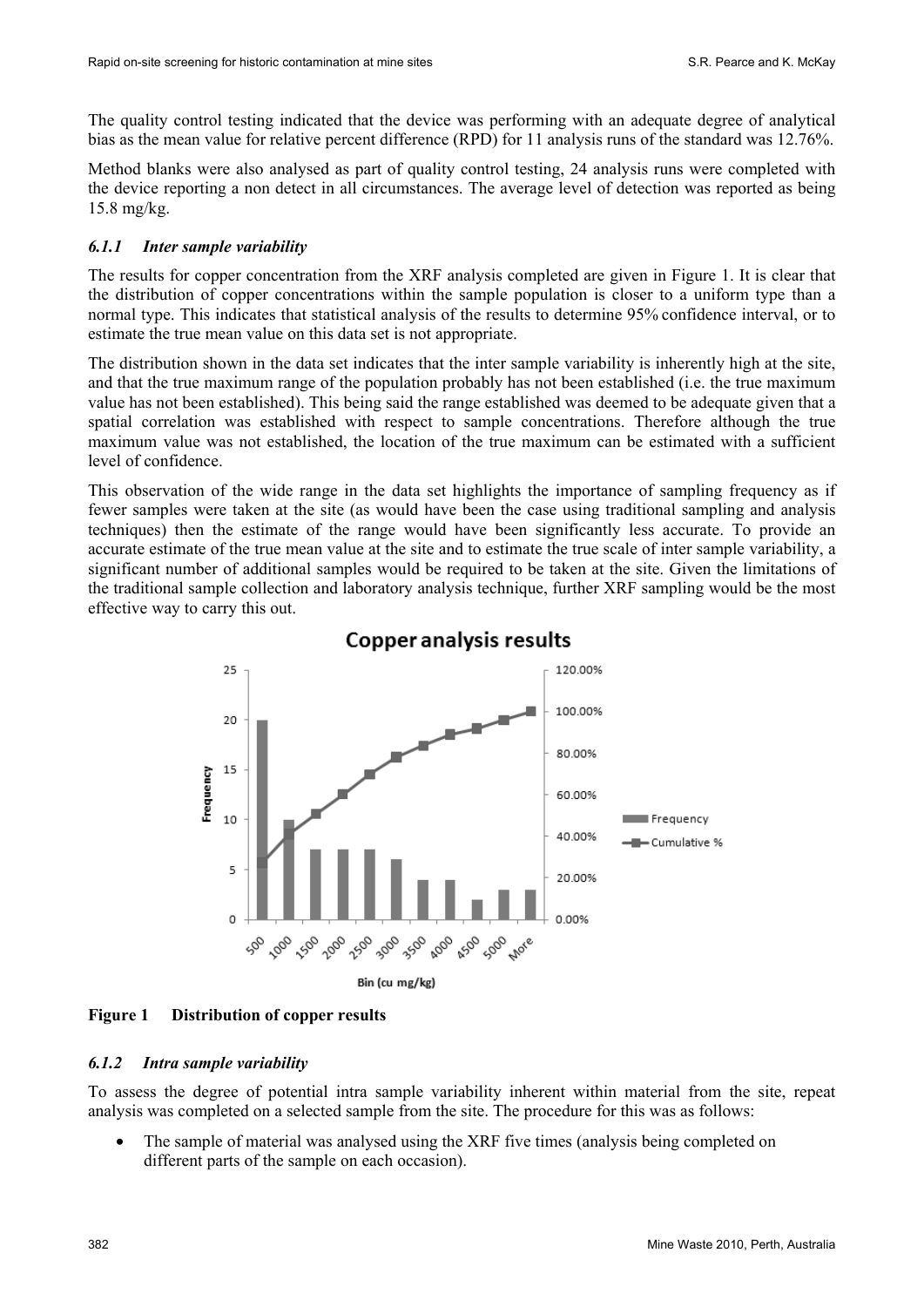- The sample was sieved through a 1 mm sieve to separate the fine and coarse fractions.
- Analysis of the fine fractions was then carried out five times, and a sample of this fraction sent to a laboratory for ICP determination.
- Analysis of the coarse fraction was carried out five times, and a sample of this fraction sent to a laboratory for ICP determination.

It is important to note that the laboratory analysis is completed on approximately 10 g of homogenised sample, whereas the XRF analyser typically will report concentrations from about 1 g of sample or less.

The results of this analysis are given below in Figure 2.



Intra sample variabiity

#### **Figure 2 Intra sample variability**

A number of findings can be drawn from the results shown in Figure 2. It is clear that intra sample variability as indicated by the XRF results is relatively high as the range of values for the five different analyses runs for bulk and fine fractions vary by more than 600 mg/kg (or 100% in relative terms) within each population.

When compared to inter sample variability indicated on Figure 1, the degree of intra sample variability shown in Figure 2 is very significant as a deviation of 600 mg/kg is sufficient to shift a result between three of the bin ranges used for categorisation of inter sample variability. For example, a duplicate analysis carried out of a single analysis result of 800 mg/kg may result in value that ranges between 500–1,100 mg/kg and could therefore plot in the 0–500, 500–1,000 or 1,000–1,500 mg/kg bin ranges. On this basis, a point source sample from a single location could belong to any one of three adjacent 500 mg/kg bin ranges depending on which part of the sample is analysed. To account for this level of intra sample variability, the inter sample variability distribution could therefore be reassessed using larger bins (of 1,000 mg/kg or greater) to reflect the fact that a difference of less than 600 mg/kg may be difficult to attribute to inter or intra sample variability due to the variability. However, this would reduce the number of bins used to five, which would reduce the resolution of any statistical analysis of the population distribution carried out.

The degree of variability and the range of sample results appear to vary between the three different grain size fractions analysed. The coarse fraction appears to report a generally lower value for copper (a lower minimum value), and the fine fraction reports a generally higher value (a higher maximum value). The result of this analysis is that there appears to be an apparent variability in copper concentration between grain size fractions, and within each population, however as highlighted in Section 5 air voids can have a negative impact on the accuracy of the analyser, which may explain the apparent variability between grain sizes.

It is relevant to note that in the case of the bulk and fine fraction the laboratory results are very close to the mean value of the XRF analysis. The relative percent difference between the laboratory result and the mean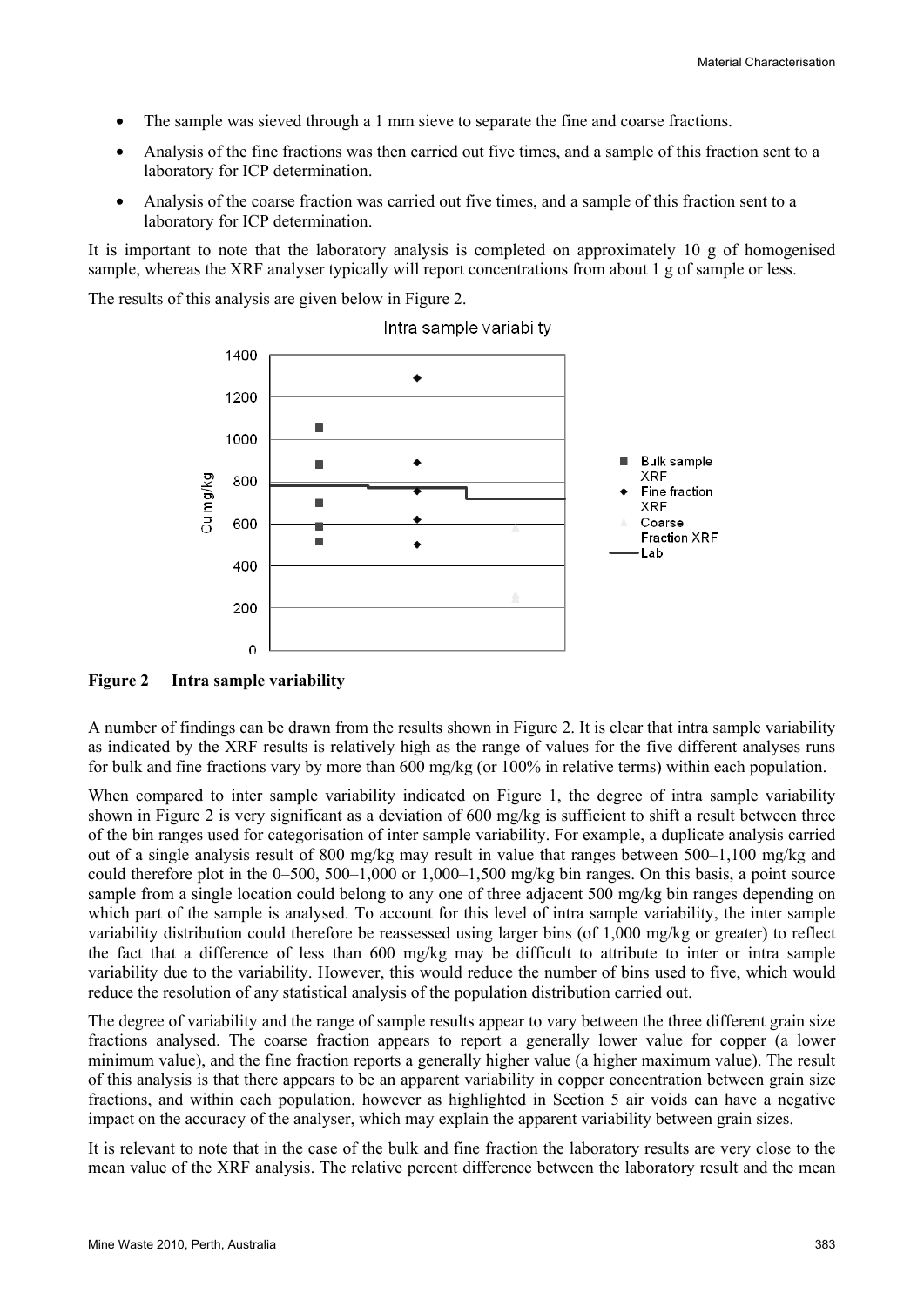value of the XRF results is very low at 4.2% for the bulk sample and 5.3% for the fine fraction indicating a close correlation. The coarse sample results for the XRF are all below the laboratory analysis in comparison, it is possible that the presence of air voids could be negatively impacting on the accuracy of the analyser as the XRF is known to be less accurate when analysing coarse grain sizes as a result of poor reflection, which may explain this result).

The results indicate that there is significant intra sample variability within the samples of material taken from site with respect to copper concentrations. Variability appears to be high both within grain size populations and between grain size populations. The laboratory analysis appears to be reporting a copper concentration very close to the mean value of the distribution indicated by the XRF (this would be expected given the effective compositing that occurs during laboratory sample preparation, although the similarity is surprisingly close). The implications of this intra sample variability analysis are threefold:

- Because inter sample variability is high, an assessment of the validity of using single point analysis values would be required to determine how representative this may be with respect to the level of intra sample variability indicated by the results. With respect to laboratory results this is particularly valid as the sub sampling process is inherently vulnerable to the high level of intra sample variability.
- Whilst laboratory analysis appears to provide an accurate estimate of the mean value of the copper concentration within the samples analysed, it does not indicate what the potential maximum concentration within a sample may be. In addition, the degree of accuracy for calculating the mean value in other samples of material may not be as high as in the selected sample.
- When carrying out analysis using XRF as part of ROSS on materials such as those encountered it is important to complete intra sample variability analysis prior to defining test criteria for a particular area of the site. This is to ensure that the effects of intra and inter sample variability can be accounted for when making spatial correlations. For the site investigated as part of this study up to five samples may be required from some locations to account for the level of variability detected.

# **7 Conclusions**

An XRF analyser was used by GHD as a tool to allow rapid onsite measurement of metal (primarily copper) concentrations within surface soils at a Newcrest mine site. The use of the technology has been proven to bring a number of advantages over standard sampling and laboratory techniques to include increased sampling density, decreased time on-site, extended analytical suite, integrated GPS data recording and provision of real time data for onsite review.

Inter and intra sample variability are parameters that are known to significantly impact the ability of the assessor to interpret data sets, and are parameters that are often poorly understood as a result of the limitations on sampling frequency imposed by traditional sampling and laboratory analysis techniques. As a result of using the XRF analyser, the inter and intra sample variability could be assessed in real time, and a better estimate of both could be derived relative to traditional sampling and laboratory analysis. Both inter and intra sample variability distributions were found to be large at the site, which indicates that copper concentrations are likely to vary considerably both at the micro, and macro scale (although spatial correlation of the higher end values of the data set was still possible based on strong relationship between point sources of contamination). This discovery would not have been possible using a traditional sample collection and laboratory based analysis testing program. The implications of this finding are that accurate estimates of the true mean value, or of the sample population range of the material present on-site is likely to require a large number of samples, but this is made achievable and cost effective by the continued use of XRF field analysis techniques.

Comparison of laboratory and XRF data indicates that the laboratory results are very close to the mean value calculated from repeated analysis by the XRF of a particular sample. This indicates the analysis techniques are in good agreement with each other with respect to deducing a bulk value for copper concentration, however, the laboratory analysis technique does not allow intra sample variability to be calculated. This may be a significant factor when making decisions about spatial correlations as what may appear to be inter sample variability may in fact relate to intra sample variability. This also has implications for environmental